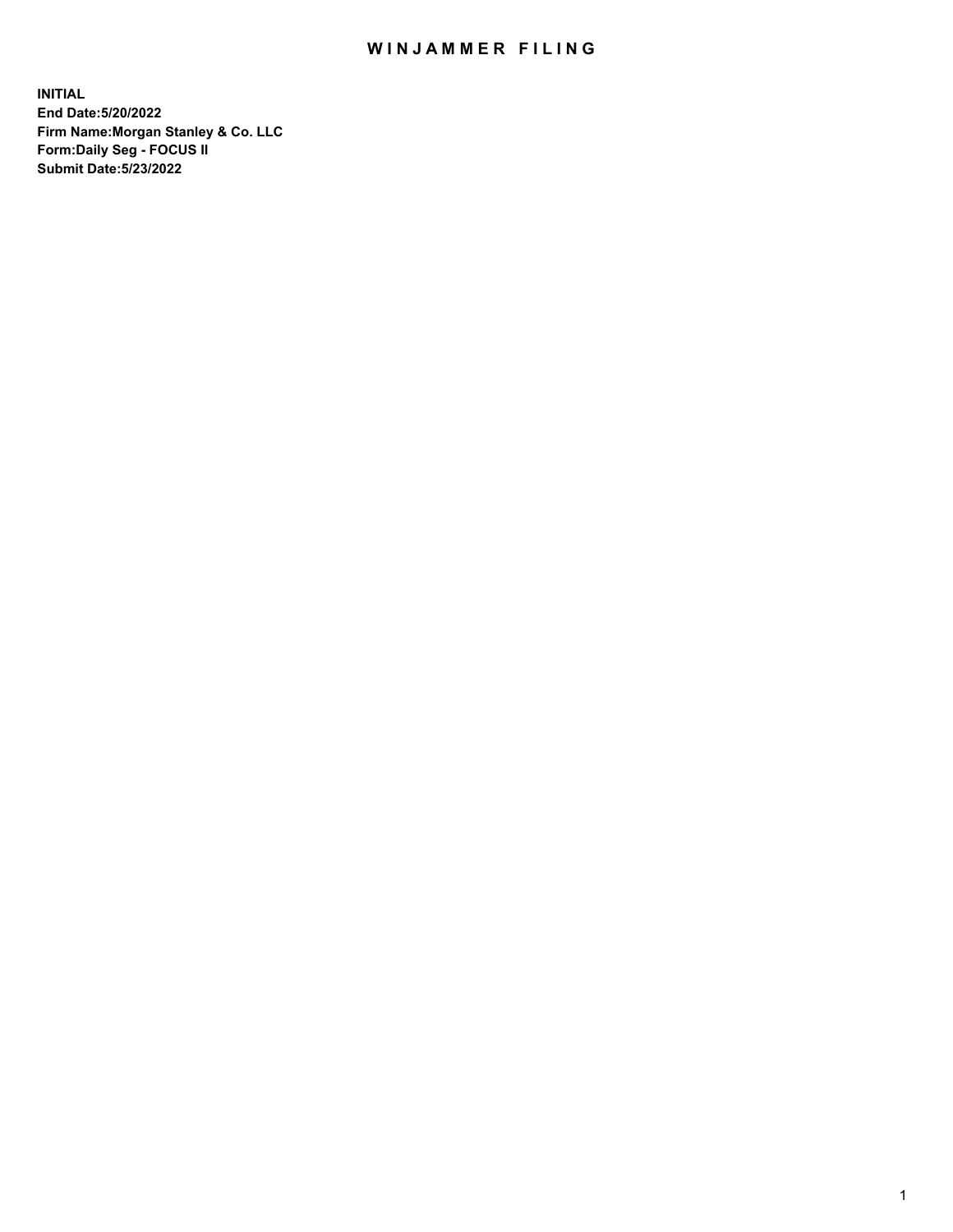**INITIAL End Date:5/20/2022 Firm Name:Morgan Stanley & Co. LLC Form:Daily Seg - FOCUS II Submit Date:5/23/2022 Daily Segregation - Cover Page**

| Name of Company                                                                                                                                                                                                                                                                                                                | Morgan Stanley & Co. LLC                               |
|--------------------------------------------------------------------------------------------------------------------------------------------------------------------------------------------------------------------------------------------------------------------------------------------------------------------------------|--------------------------------------------------------|
| <b>Contact Name</b>                                                                                                                                                                                                                                                                                                            | <b>Ikram Shah</b>                                      |
| <b>Contact Phone Number</b>                                                                                                                                                                                                                                                                                                    | 212-276-0963                                           |
| <b>Contact Email Address</b>                                                                                                                                                                                                                                                                                                   | Ikram.shah@morganstanley.com                           |
| FCM's Customer Segregated Funds Residual Interest Target (choose one):<br>a. Minimum dollar amount: ; or<br>b. Minimum percentage of customer segregated funds required:% ; or<br>c. Dollar amount range between: and; or<br>d. Percentage range of customer segregated funds required between:% and%.                         | 235,000,000<br><u>0</u><br>0 <sup>0</sup><br><u>00</u> |
| FCM's Customer Secured Amount Funds Residual Interest Target (choose one):<br>a. Minimum dollar amount: ; or<br>b. Minimum percentage of customer secured funds required:% ; or<br>c. Dollar amount range between: and; or<br>d. Percentage range of customer secured funds required between:% and%.                           | 140,000,000<br><u>0</u><br><u>00</u><br>00             |
| FCM's Cleared Swaps Customer Collateral Residual Interest Target (choose one):<br>a. Minimum dollar amount: ; or<br>b. Minimum percentage of cleared swaps customer collateral required:% ; or<br>c. Dollar amount range between: and; or<br>d. Percentage range of cleared swaps customer collateral required between:% and%. | 92,000,000<br><u>0</u><br><u>00</u><br>00              |

Attach supporting documents CH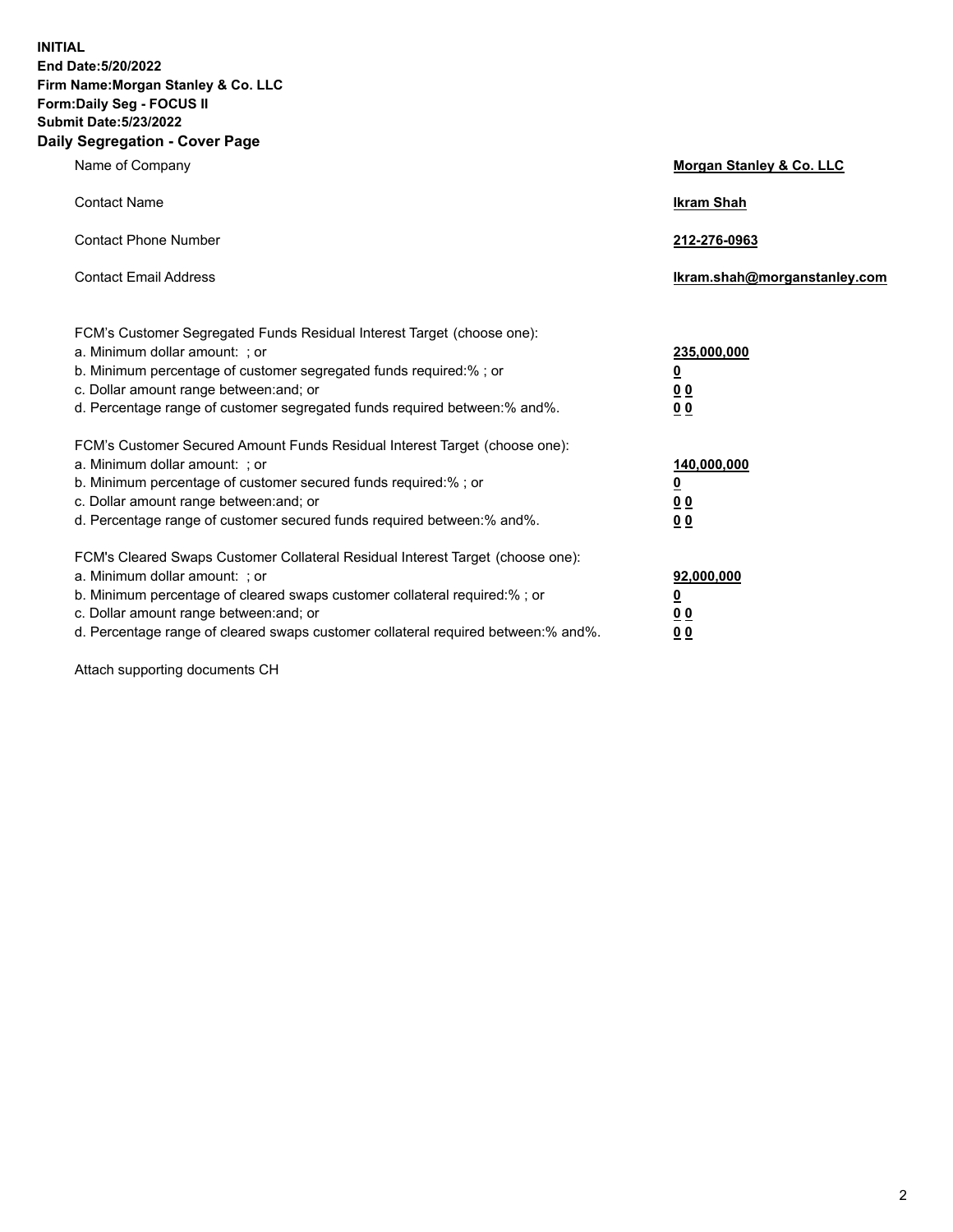## **INITIAL End Date:5/20/2022 Firm Name:Morgan Stanley & Co. LLC Form:Daily Seg - FOCUS II Submit Date:5/23/2022 Daily Segregation - Secured Amounts** Foreign Futures and Foreign Options Secured Amounts Amount required to be set aside pursuant to law, rule or regulation of a foreign government or a rule of a self-regulatory organization authorized thereunder 1. Net ledger balance - Foreign Futures and Foreign Option Trading - All Customers A. Cash **6,184,352,240** [7315] B. Securities (at market) **2,858,982,513** [7317] 2. Net unrealized profit (loss) in open futures contracts traded on a foreign board of trade **224,238,253** [7325] 3. Exchange traded options a. Market value of open option contracts purchased on a foreign board of trade **32,682,832** [7335] b. Market value of open contracts granted (sold) on a foreign board of trade **-21,040,472** [7337] 4. Net equity (deficit) (add lines 1. 2. and 3.) **9,279,215,366** [7345] 5. Account liquidating to a deficit and account with a debit balances - gross amount **159,465,856** [7351] Less: amount offset by customer owned securities **-157,352,350** [7352] **2,113,506** 6. Amount required to be set aside as the secured amount - Net Liquidating Equity Method (add lines 4 and 5) 7. Greater of amount required to be set aside pursuant to foreign jurisdiction (above) or line 6. FUNDS DEPOSITED IN SEPARATE REGULATION 30.7 ACCOUNTS 1. Cash in banks A. Banks located in the United States **67,546,895** [7500] B. Other banks qualified under Regulation 30.7 **180,856,477** [7520] **248,403,372** 2. Securities A. In safekeeping with banks located in the United States **1,753,043,766** [7540] B. In safekeeping with other banks qualified under Regulation 30.7 **126,503,590** [7560] **1,879,547,356** 3. Equities with registered futures commission merchants A. Cash **30,724,913** [7580] B. Securities **0** [7590] C. Unrealized gain (loss) on open futures contracts **-2,139,332** [7600] D. Value of long option contracts **0** [7610] E. Value of short option contracts **0** [7615] **28,585,581** [7620] 4. Amounts held by clearing organizations of foreign boards of trade A. Cash **0** [7640] B. Securities **0** [7650] C. Amount due to (from) clearing organization - daily variation **0** [7660] D. Value of long option contracts **0** [7670] E. Value of short option contracts **0** [7675] **0** [7680] 5. Amounts held by members of foreign boards of trade A. Cash **6,208,076,245** [7700] B. Securities **979,435,156** [7710] C. Unrealized gain (loss) on open futures contracts **226,377,585** [7720]

- D. Value of long option contracts **32,682,832** [7730]
- 
- 6. Amounts with other depositories designated by a foreign board of trade **0** [7760]
- 7. Segregated funds on hand **0** [7765]
- 8. Total funds in separate section 30.7 accounts **9,582,067,655** [7770]
- 9. Excess (deficiency) Set Aside for Secured Amount (subtract line 7 Secured Statement Page 1 from Line 8)
- 10. Management Target Amount for Excess funds in separate section 30.7 accounts **140,000,000** [7780]
- 11. Excess (deficiency) funds in separate 30.7 accounts over (under) Management Target **160,738,783** [7785]

**0** [7305]

[7354] **9,281,328,872** [7355]

**9,281,328,872** [7360]

[7530]

[7570]

 E. Value of short option contracts **-21,040,472** [7735] **7,425,531,346** [7740] **300,738,783** [7380]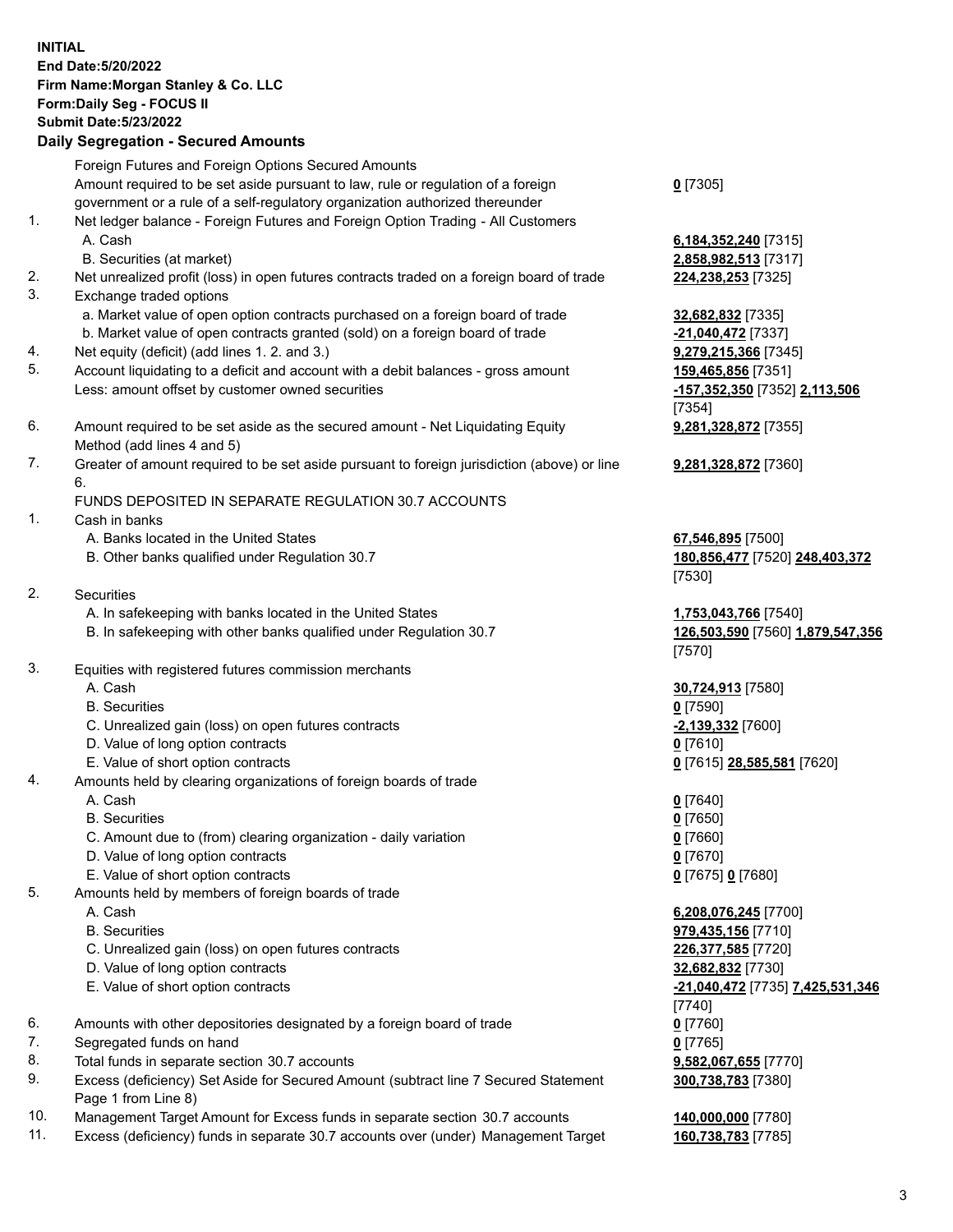**INITIAL End Date:5/20/2022 Firm Name:Morgan Stanley & Co. LLC Form:Daily Seg - FOCUS II Submit Date:5/23/2022 Daily Segregation - Segregation Statement** SEGREGATION REQUIREMENTS(Section 4d(2) of the CEAct) 1. Net ledger balance A. Cash **22,877,341,563** [7010] B. Securities (at market) **9,076,023,697** [7020] 2. Net unrealized profit (loss) in open futures contracts traded on a contract market **-4,331,687,005** [7030] 3. Exchange traded options A. Add market value of open option contracts purchased on a contract market **2,982,432,619** [7032] B. Deduct market value of open option contracts granted (sold) on a contract market **-2,224,154,329** [7033] 4. Net equity (deficit) (add lines 1, 2 and 3) **28,379,956,545** [7040] 5. Accounts liquidating to a deficit and accounts with debit balances - gross amount **580,971,746** [7045] Less: amount offset by customer securities **-578,668,948** [7047] **2,302,798** [7050] 6. Amount required to be segregated (add lines 4 and 5) **28,382,259,343** [7060] FUNDS IN SEGREGATED ACCOUNTS 7. Deposited in segregated funds bank accounts A. Cash **2,994,719,239** [7070] B. Securities representing investments of customers' funds (at market) **0** [7080] C. Securities held for particular customers or option customers in lieu of cash (at market) **3,224,797,917** [7090] 8. Margins on deposit with derivatives clearing organizations of contract markets A. Cash **15,427,478,841** [7100] B. Securities representing investments of customers' funds (at market) **0** [7110] C. Securities held for particular customers or option customers in lieu of cash (at market) **5,696,007,264** [7120] 9. Net settlement from (to) derivatives clearing organizations of contract markets **504,734,608** [7130] 10. Exchange traded options A. Value of open long option contracts **2,982,432,619** [7132] B. Value of open short option contracts **-2,224,154,329** [7133] 11. Net equities with other FCMs A. Net liquidating equity **7,263,240** [7140] B. Securities representing investments of customers' funds (at market) **0** [7160] C. Securities held for particular customers or option customers in lieu of cash (at market) **0** [7170] 12. Segregated funds on hand **155,218,516** [7150] 13. Total amount in segregation (add lines 7 through 12) **28,768,497,915** [7180] 14. Excess (deficiency) funds in segregation (subtract line 6 from line 13) **386,238,572** [7190] 15. Management Target Amount for Excess funds in segregation **235,000,000** [7194]

16. Excess (deficiency) funds in segregation over (under) Management Target Amount Excess

**151,238,572** [7198]